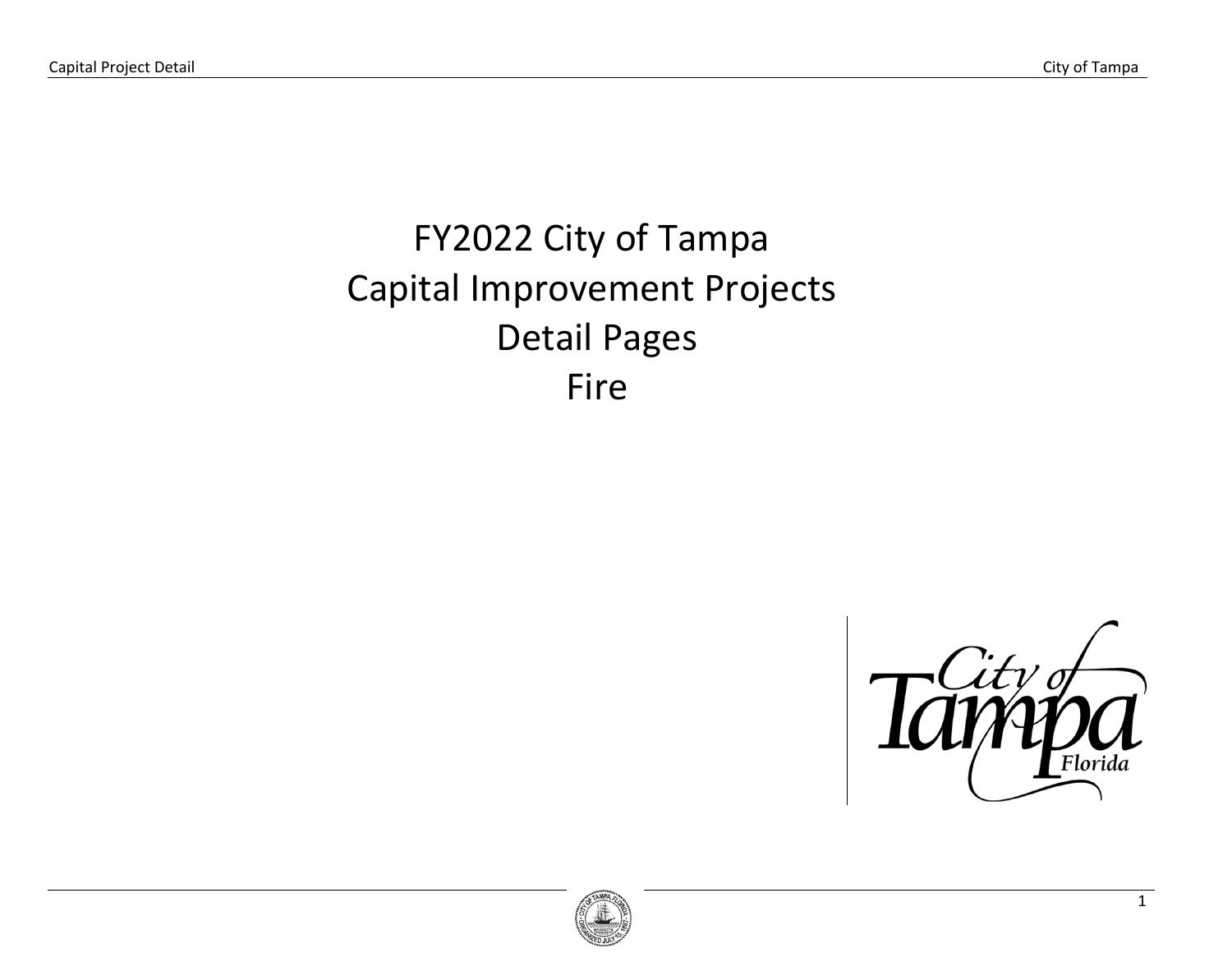| <b>PROJECT TITLE:</b>    |  |
|--------------------------|--|
| <b>PROJECT NUMBER:</b>   |  |
| <b>PROJECT LOCATION:</b> |  |

| <b>TFR Fire Station Improvements</b> | <b>PROJECT ORGANIZATION:</b>  |
|--------------------------------------|-------------------------------|
| 1000983                              | <b>CITY COUNCIL DISTRICT:</b> |
| Citywide                             | <b>PROGRAM:</b>               |

**TFR-Fire Rescue Dept Citywide Public Safety** 

**PROJECT DESCRIPTION:** 

This project provides for necessary improvements and repairs for Citywide fire stations.

## **AREAS UNDER CONSIDERATION:**

#### Not Applicable

|                                           | Actual<br>to Date        | <b>Budget</b><br>to Date | <b>Budget</b><br><b>FY22</b> | <b>Budget</b><br><b>FY23</b> | <b>Budget</b><br><b>FY24</b> | <b>Budget</b><br><b>FY25</b> | <b>Budget</b><br><b>FY26</b> | <b>Budget</b><br><b>All Years</b> |
|-------------------------------------------|--------------------------|--------------------------|------------------------------|------------------------------|------------------------------|------------------------------|------------------------------|-----------------------------------|
| <b>COST ESTIMATES:</b>                    | $\sim$                   | - \$                     | 1,776,853 \$                 | $\sim$                       | - 5                          | - ১                          | - S                          | 1,776,853                         |
| Construction/Improvements                 |                          |                          | 1,776,853                    | $\overline{\phantom{a}}$     |                              |                              | $\overline{\phantom{a}}$     | 1,776,853                         |
| <b>FUNDING SOURCES:</b>                   | $\sim$                   | $\sim$                   | 1,776,853 \$                 | $\sim$                       | - 5                          | - S                          | $\overline{\phantom{a}}$     | 1,776,853                         |
| <b>ARPA Capital Construction Projects</b> | $\overline{\phantom{a}}$ | -                        | 1,776,853                    | $\overline{\phantom{a}}$     |                              |                              | $\overline{\phantom{a}}$     | 1,776,853                         |

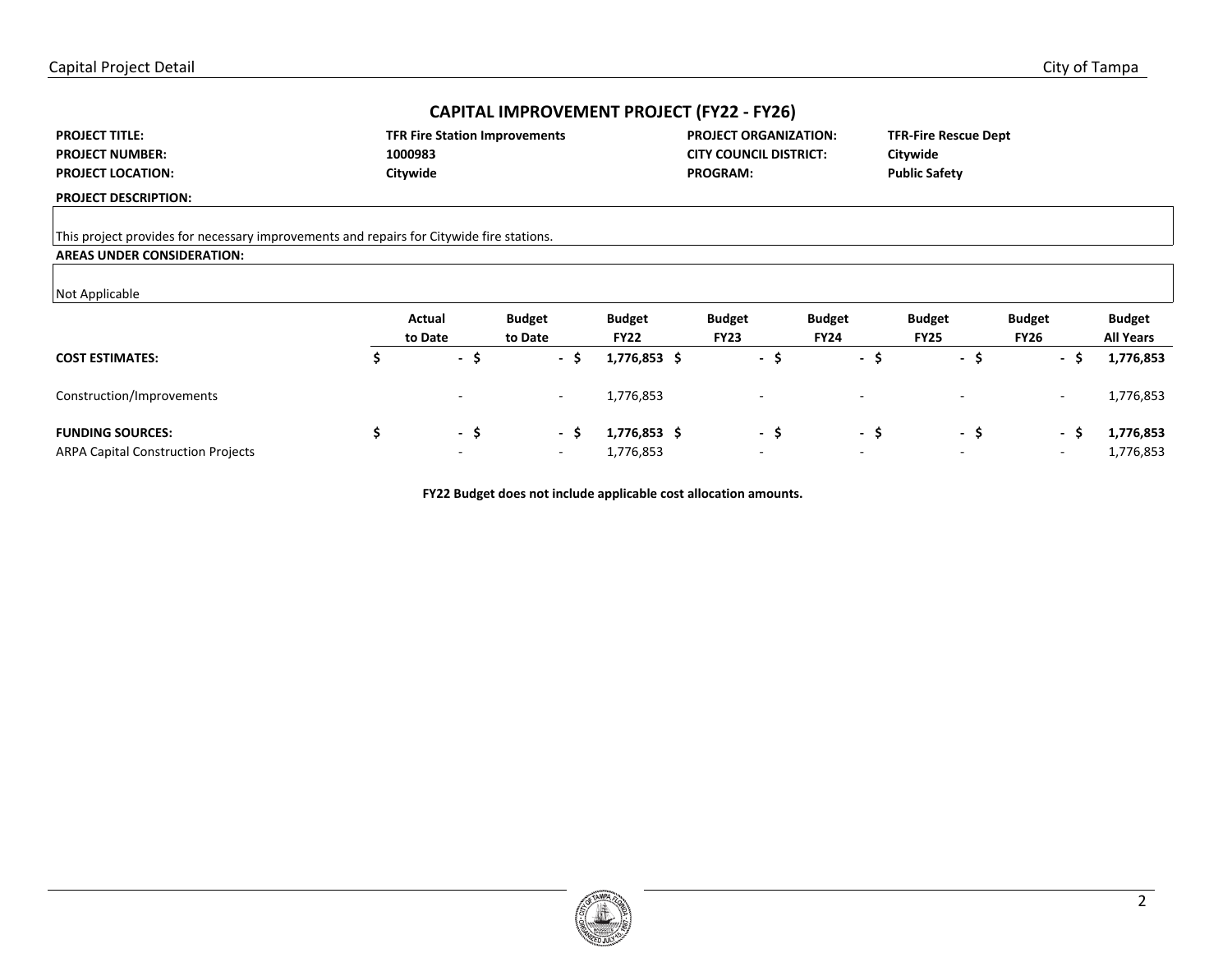| <b>PROJECT TITLE:</b>    |
|--------------------------|
| <b>PROJECT NUMBER:</b>   |
| <b>PROJECT LOCATION:</b> |

| <b>Fire Station No. 2</b> |  |
|---------------------------|--|
| 1000986                   |  |
| K-Bar Ranch Area          |  |

**FIROJECT ORGANIZATION: CITY COUNCIL DISTRICT:** a Ranch Area PROGRAM:

**TFR-Fire Rescue Dept District 7 Public Safety** 

**PROJECT DESCRIPTION:** 

## This project provides for the design, construction, and long term procurement of new fire apparatus for the Fire Station No 24.

## **AREAS UNDER CONSIDERATION:**

#### Not Applicable

| .                                          |                   |                          |                              |                              |                              |                              |                              |                                   |
|--------------------------------------------|-------------------|--------------------------|------------------------------|------------------------------|------------------------------|------------------------------|------------------------------|-----------------------------------|
|                                            | Actual<br>to Date | <b>Budget</b><br>to Date | <b>Budget</b><br><b>FY22</b> | <b>Budget</b><br><b>FY23</b> | <b>Budget</b><br><b>FY24</b> | <b>Budget</b><br><b>FY25</b> | <b>Budget</b><br><b>FY26</b> | <b>Budget</b><br><b>All Years</b> |
| <b>COST ESTIMATES:</b>                     | - \$              | 230,000 \$               | 650,000 \$                   | 11,577,300 \$                | - \$                         | - \$                         | - \$                         | 12,457,300                        |
| Land                                       |                   | $\sim$                   | 150,000                      | 3,850,000                    |                              |                              | $\sim$                       | 4,000,000                         |
| Construction/Improvements                  |                   |                          | $\overline{\phantom{a}}$     | 5,527,300                    | $\overline{\phantom{a}}$     |                              | $\sim$                       | 5,527,300                         |
| <b>Project Management</b>                  | $\overline{a}$    | 230,000                  | 500,000                      |                              |                              |                              | $\overline{\phantom{a}}$     | 730,000                           |
| Equipment                                  |                   |                          | $\overline{\phantom{a}}$     | 2,000,000                    |                              |                              | $\sim$                       | 2,000,000                         |
| <b>Public Art</b>                          |                   |                          | $\overline{\phantom{a}}$     | 200,000                      |                              |                              | $\overline{\phantom{a}}$     | 200,000                           |
| <b>FUNDING SOURCES:</b>                    | - \$              | 230,000 \$               | 650,000 \$                   | 11,577,300 \$                | - \$                         | -\$                          | - \$                         | 12,457,300                        |
| CIT Program 5 FY17 - FY21 Capital Projects |                   | 230,000                  | ۰.                           | $\overline{\phantom{a}}$     |                              |                              | $\overline{\phantom{a}}$     | 230,000                           |
| Non Ad Bonds CIP Fund Series 2021          |                   | $\sim$                   | 650,000                      | $\overline{a}$               |                              |                              | $\overline{\phantom{a}}$     | 650,000                           |
| Non Ad Bonds CIP Fund Series 2022          |                   |                          | $\overline{\phantom{0}}$     | 11,577,300                   |                              |                              | $\overline{\phantom{a}}$     | 11,577,300                        |
|                                            |                   |                          |                              |                              |                              |                              |                              |                                   |

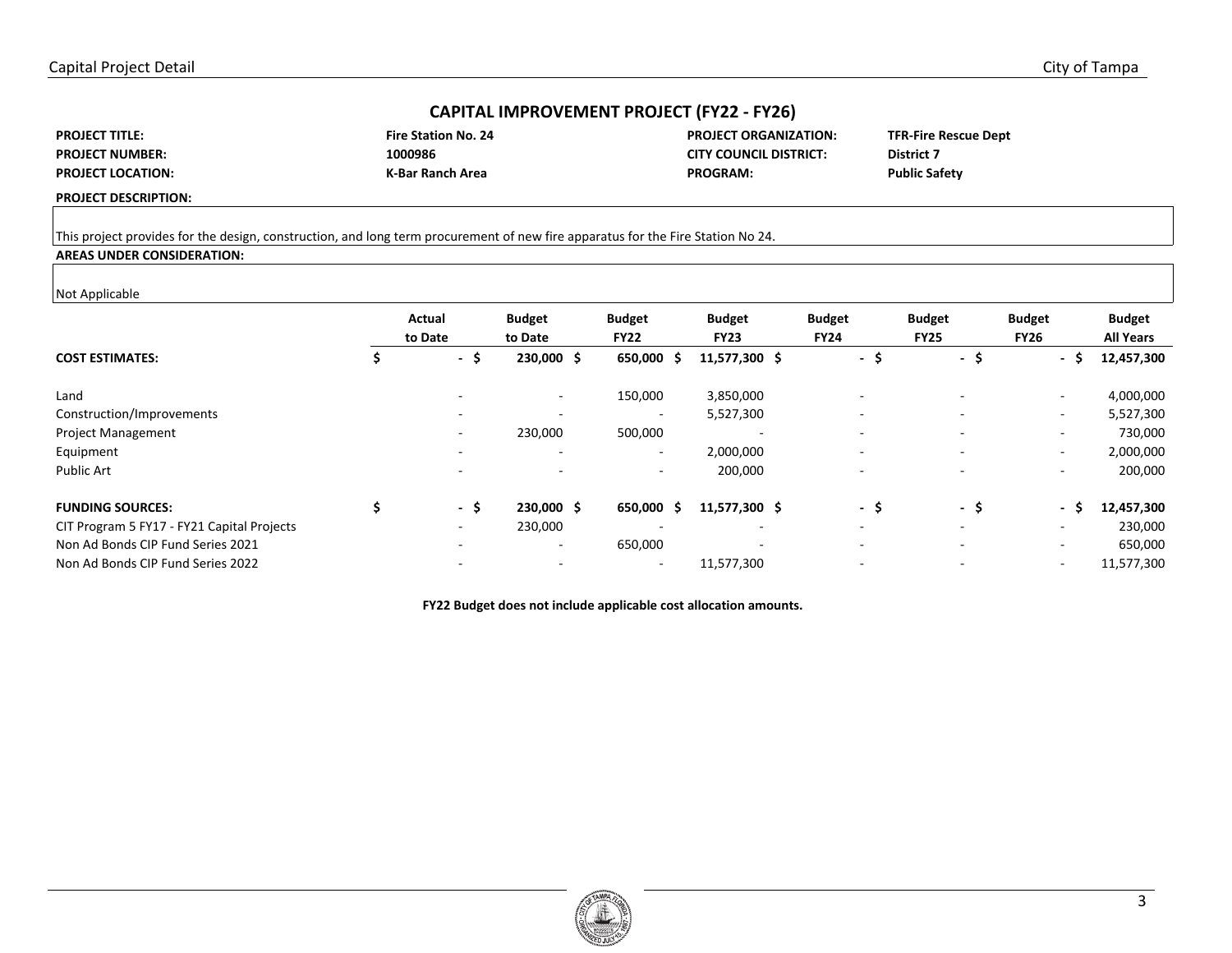| <b>PROJECT TITLE:</b>    |
|--------------------------|
| <b>PROJECT NUMBER:</b>   |
| <b>PROJECT LOCATION:</b> |

| <b>Training Burn Sim &amp; Towe</b> |  |
|-------------------------------------|--|
| 1001933                             |  |
| 116 South 34th Street               |  |

**Training Burn Sim & Tower PROJECT ORGANIZATION: CITY COUNCIL DISTRICT: PROGRAM:** 

**TFR-Fire Rescue Dept District 5 Public Safety** 

**PROJECT DESCRIPTION:** 

This project provides for the construction of a burn simulator for firefighting. The remediation of the firefighter skills tower is required for continued training for current and recruits training. **AREAS UNDER CONSIDERATION:** 

#### Not Applicable

| <b>INOL Applicable</b>                    |              |                          |               |                          |                          |                          |                                 |                  |
|-------------------------------------------|--------------|--------------------------|---------------|--------------------------|--------------------------|--------------------------|---------------------------------|------------------|
|                                           | Actual       | <b>Budget</b>            | <b>Budget</b> | <b>Budget</b>            | <b>Budget</b>            | <b>Budget</b>            | <b>Budget</b>                   | <b>Budget</b>    |
|                                           | to Date      | to Date                  | <b>FY22</b>   | <b>FY23</b>              | <b>FY24</b>              | <b>FY25</b>              | <b>FY26</b>                     | <b>All Years</b> |
| <b>COST ESTIMATES:</b>                    | $\sim$<br>э. | - \$                     | 1,545,000 \$  | $\sim$<br>$\rightarrow$  | $\sim$<br>د.             | - \$                     | \$.<br>$\overline{\phantom{a}}$ | 1,545,000        |
| Construction/Improvements                 |              | $\overline{\phantom{a}}$ | 1,530,000     | $\overline{\phantom{a}}$ |                          |                          | $\overline{\phantom{a}}$        | 1,530,000        |
| Public Art                                |              | $\overline{\phantom{0}}$ | 15,000        | -                        |                          | $\overline{\phantom{a}}$ | $\overline{\phantom{a}}$        | 15,000           |
| <b>FUNDING SOURCES:</b>                   | - 5          | - 9                      | 1,545,000 \$  | $\sim$<br>$\rightarrow$  | - 5                      | - \$                     | $\sim$<br>э                     | 1,545,000        |
| <b>ARPA Capital Construction Projects</b> |              | $\overline{\phantom{a}}$ | 711,700       | $\overline{\phantom{0}}$ | $\overline{\phantom{a}}$ |                          | $\overline{\phantom{a}}$        | 711,700          |
| Non Ad Bonds CIP Fund Series 2021         |              | $\overline{\phantom{a}}$ | 833,300       | $\overline{\phantom{a}}$ |                          |                          | $\overline{\phantom{a}}$        | 833,300          |

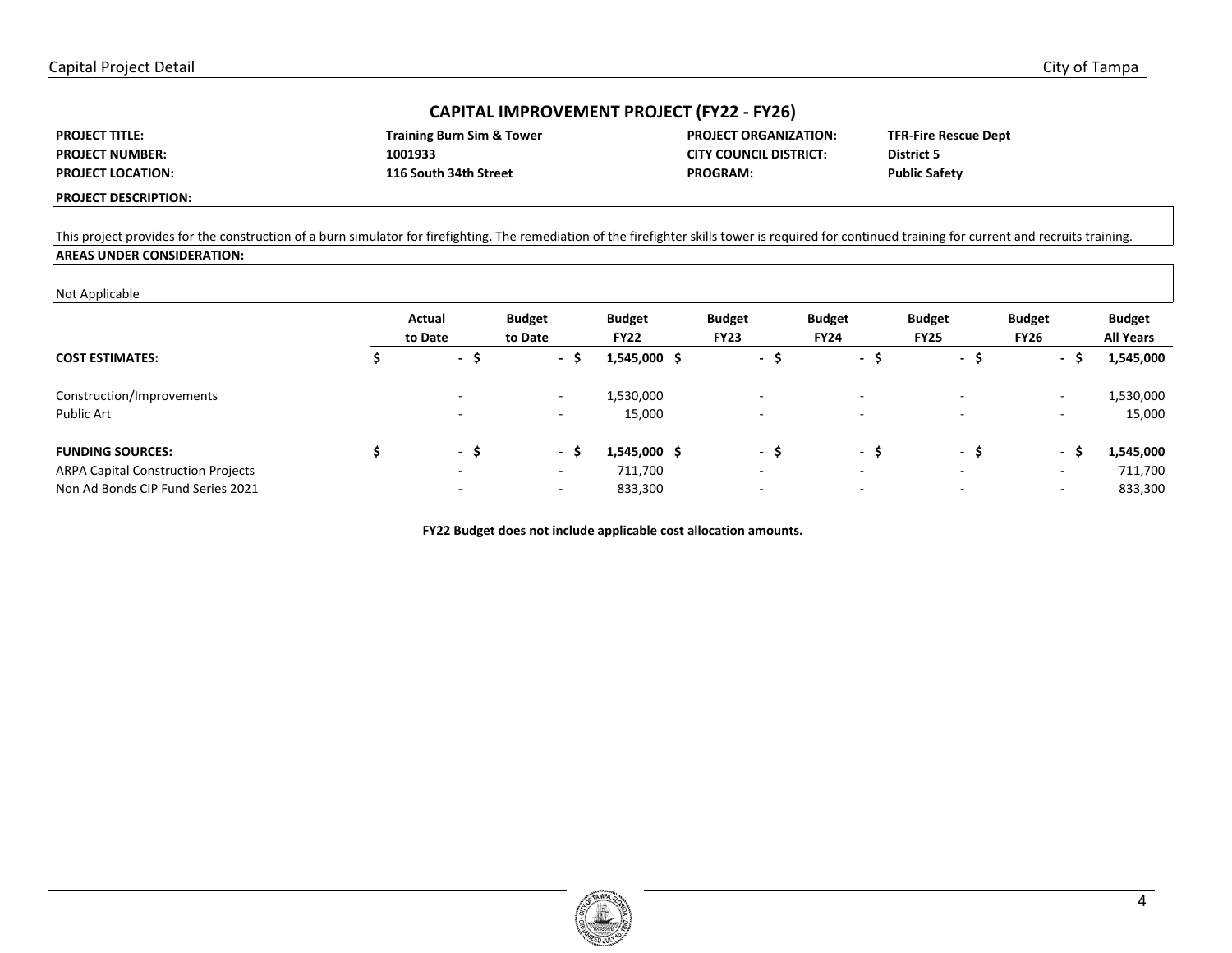| <b>PROJECT TITLE:</b>    |
|--------------------------|
| <b>PROJECT NUMBER:</b>   |
| <b>PROJECT LOCATION:</b> |

| <b>TFR Maintenance/Supply Shop</b> |  |
|------------------------------------|--|
| 1002108                            |  |
| Citywide                           |  |

**PROJECT ORGANIZATION: CITY COUNCIL DISTRICT:** PROGRAM:

**TFR-Fire Rescue Dept Citywide Public Safety** 

**PROJECT DESCRIPTION:** 

## This project provides for the design and construction of a new Tampa Fire Rescue fleet maintenance shop and supply building.

## **AREAS UNDER CONSIDERATION:**

#### Not Applicable

| . <b>. .</b>                      |                          |                          |                              |                              |                              |                              |                              |                                   |
|-----------------------------------|--------------------------|--------------------------|------------------------------|------------------------------|------------------------------|------------------------------|------------------------------|-----------------------------------|
|                                   | Actual<br>to Date        | <b>Budget</b><br>to Date | <b>Budget</b><br><b>FY22</b> | <b>Budget</b><br><b>FY23</b> | <b>Budget</b><br><b>FY24</b> | <b>Budget</b><br><b>FY25</b> | <b>Budget</b><br><b>FY26</b> | <b>Budget</b><br><b>All Years</b> |
| <b>COST ESTIMATES:</b>            | - 5                      | - \$                     | - \$                         | $6,550,000$ \$               | - \$                         | - \$                         | - \$                         | 6,550,000                         |
| Land                              | $\overline{\phantom{0}}$ |                          | $\overline{\phantom{a}}$     | 250,000                      |                              |                              | $\overline{\phantom{a}}$     | 250,000                           |
| Construction/Improvements         | $\overline{\phantom{0}}$ | -                        | $\overline{\phantom{0}}$     | 5,700,000                    |                              | $\overline{\phantom{a}}$     | $\overline{\phantom{a}}$     | 5,700,000                         |
| <b>Project Management</b>         | $\overline{\phantom{0}}$ | -                        | $\overline{\phantom{0}}$     | 400,000                      |                              | $\sim$                       | $\overline{\phantom{a}}$     | 400,000                           |
| <b>Public Art</b>                 | $\overline{\phantom{0}}$ | $\overline{\phantom{0}}$ | $\overline{\phantom{0}}$     | 200,000                      |                              | $\overline{\phantom{a}}$     | $\overline{\phantom{a}}$     | 200,000                           |
| <b>FUNDING SOURCES:</b>           | - \$                     | - \$                     | - \$                         | $6,550,000$ \$               | - \$                         | -\$                          | Ŝ<br>$\sim$                  | 6,550,000                         |
| Non Ad Bonds CIP Fund Series 2021 | $\overline{\phantom{0}}$ | $\overline{\phantom{0}}$ | $\overline{\phantom{a}}$     | 650,000                      | $\overline{\phantom{a}}$     | $\overline{\phantom{a}}$     | $\overline{\phantom{a}}$     | 650,000                           |
| Non Ad Bonds CIP Fund Series 2022 | $\overline{\phantom{0}}$ |                          | $\overline{\phantom{0}}$     | 5,900,000                    |                              |                              | $\overline{\phantom{a}}$     | 5,900,000                         |
|                                   |                          |                          |                              |                              |                              |                              |                              |                                   |

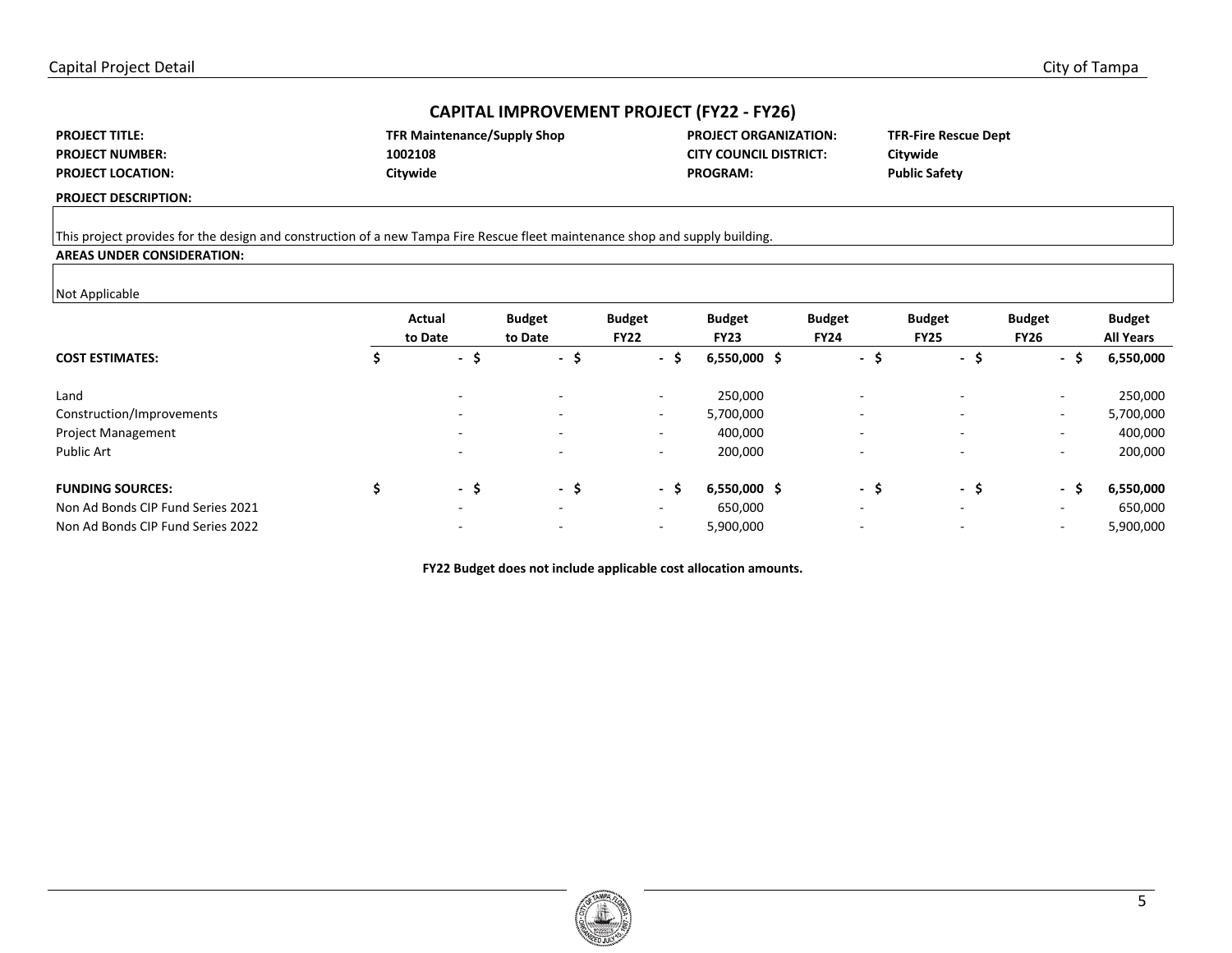| <b>PROJECT TITLE:</b>    |
|--------------------------|
| <b>PROJECT NUMBER:</b>   |
| <b>PROJECT LOCATION:</b> |

| <b>TFR Security Systems</b> |
|-----------------------------|
| 1002109                     |
| 808 East Zack Street        |

**TERM SYSTEMS PROJECT ORGANIZATION: CITY COUNCIL DISTRICT: PROGRAM:** 

**TFR-Fire Rescue Dept District 5 Public Safety** 

**PROJECT DESCRIPTION:** 

This project provides for new security systems at Fire Station No 1 and the Tampa Fire Rescue Headquarters.

## **AREAS UNDER CONSIDERATION:**

#### Not Applicable

| .                                         | Actual<br>to Date | <b>Budget</b><br>to Date | <b>Budget</b><br><b>FY22</b> | <b>Budget</b><br><b>FY23</b> | <b>Budget</b><br><b>FY24</b> | <b>Budget</b><br><b>FY25</b> | <b>Budget</b><br><b>FY26</b>  | <b>Budget</b><br><b>All Years</b> |
|-------------------------------------------|-------------------|--------------------------|------------------------------|------------------------------|------------------------------|------------------------------|-------------------------------|-----------------------------------|
| <b>COST ESTIMATES:</b>                    | $\sim$            | э                        | 200,000 \$                   | $\sim$                       | $\sim$                       | - ১                          | $\overline{\phantom{a}}$<br>∍ | 200,000                           |
| Construction/Improvements                 | -                 | $\overline{\phantom{a}}$ | 200,000                      | $\overline{\phantom{a}}$     |                              |                              | $\overline{\phantom{a}}$      | 200,000                           |
| <b>FUNDING SOURCES:</b>                   | $\sim$            | - 5                      | 200,000 \$                   | $\sim$                       | - 5                          | - S                          | $\sim$                        | 200,000                           |
| <b>ARPA Capital Construction Projects</b> | -                 | $\overline{\phantom{a}}$ | 200,000                      | $\overline{\phantom{0}}$     | $\overline{\phantom{a}}$     | $\overline{\phantom{a}}$     | $\overline{\phantom{0}}$      | 200,000                           |

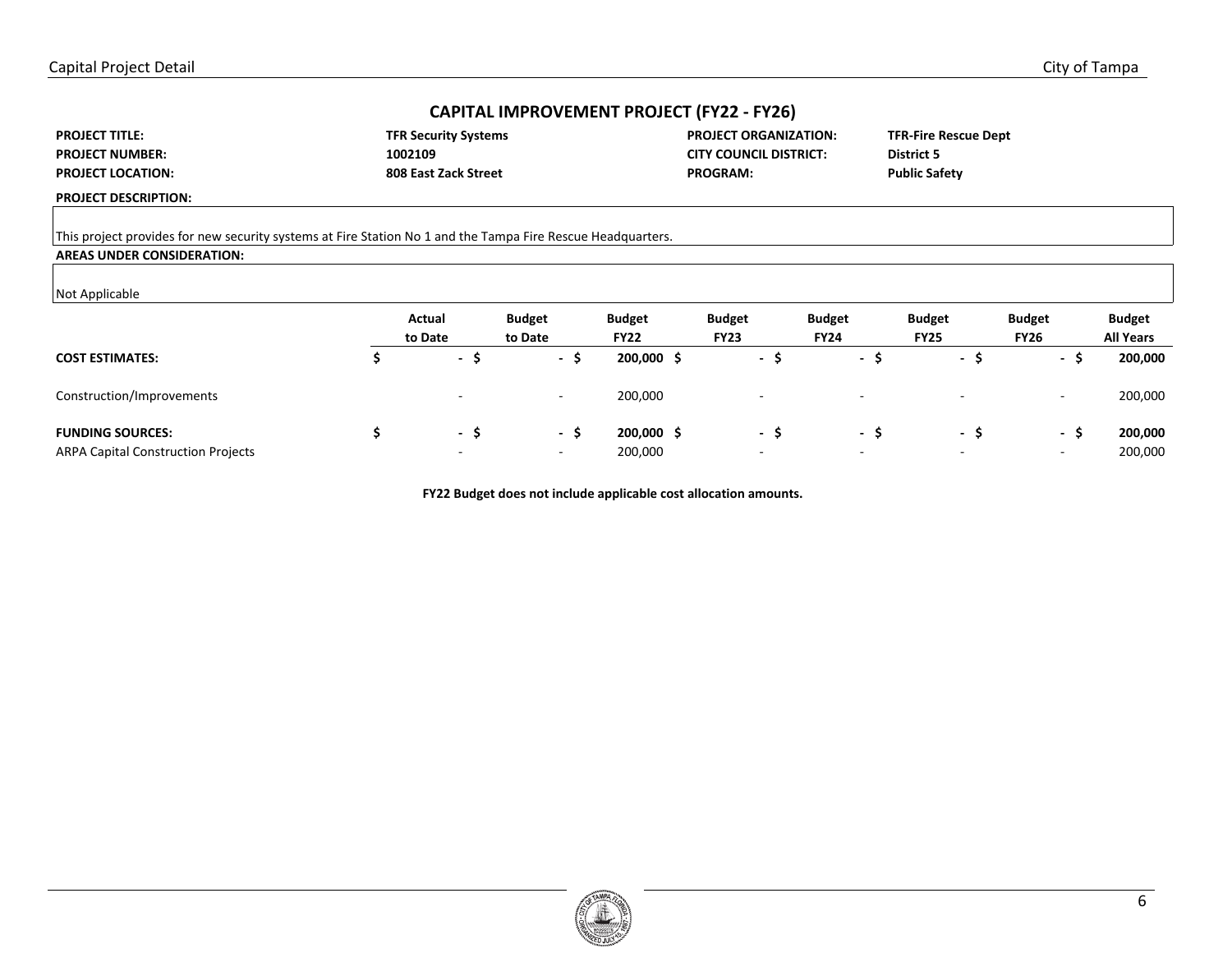| <b>PROJECT TITLE:</b>    |
|--------------------------|
| <b>PROJECT NUMBER:</b>   |
| <b>PROJECT LOCATION:</b> |

FS No 9 Generator **PROJECT ORGANIZATION: 1002110 CITY COUNCIL DISTRICT: 2569 West Chestnut Street PROGRAM:** 

**TFR-Fire Rescue Dept District 6 Public Safety** 

**PROJECT DESCRIPTION:** 

This project provides for the replacement of the generator at Fire Sation No 9.

## **AREAS UNDER CONSIDERATION:**

#### Not Applicable

|                                           | Actual<br>to Date        | <b>Budget</b><br>to Date | <b>Budget</b><br><b>FY22</b> | <b>Budget</b><br><b>FY23</b> | <b>Budget</b><br><b>FY24</b> | <b>Budget</b><br><b>FY25</b> | <b>Budget</b><br><b>FY26</b>  | <b>Budget</b><br><b>All Years</b> |
|-------------------------------------------|--------------------------|--------------------------|------------------------------|------------------------------|------------------------------|------------------------------|-------------------------------|-----------------------------------|
| <b>COST ESTIMATES:</b>                    | $\sim$                   | э<br>$\sim$              | 150,000 \$                   | $\sim$<br>э                  | - >                          | - 5                          | $\overline{\phantom{a}}$<br>э | 150,000                           |
| Equipment                                 |                          | -                        | 150,000                      | $\overline{\phantom{a}}$     | $\sim$                       | $\overline{\phantom{a}}$     | $\overline{\phantom{a}}$      | 150,000                           |
| <b>FUNDING SOURCES:</b>                   | - 5                      | - 5                      | 150,000 \$                   | $\sim$                       | - 5                          | - 5                          | $\sim$<br>э                   | 150,000                           |
| <b>ARPA Capital Construction Projects</b> | $\overline{\phantom{a}}$ | $\overline{\phantom{0}}$ | 150,000                      | $\overline{\phantom{0}}$     | $\overline{\phantom{0}}$     | $\overline{\phantom{a}}$     | $\overline{\phantom{a}}$      | 150,000                           |

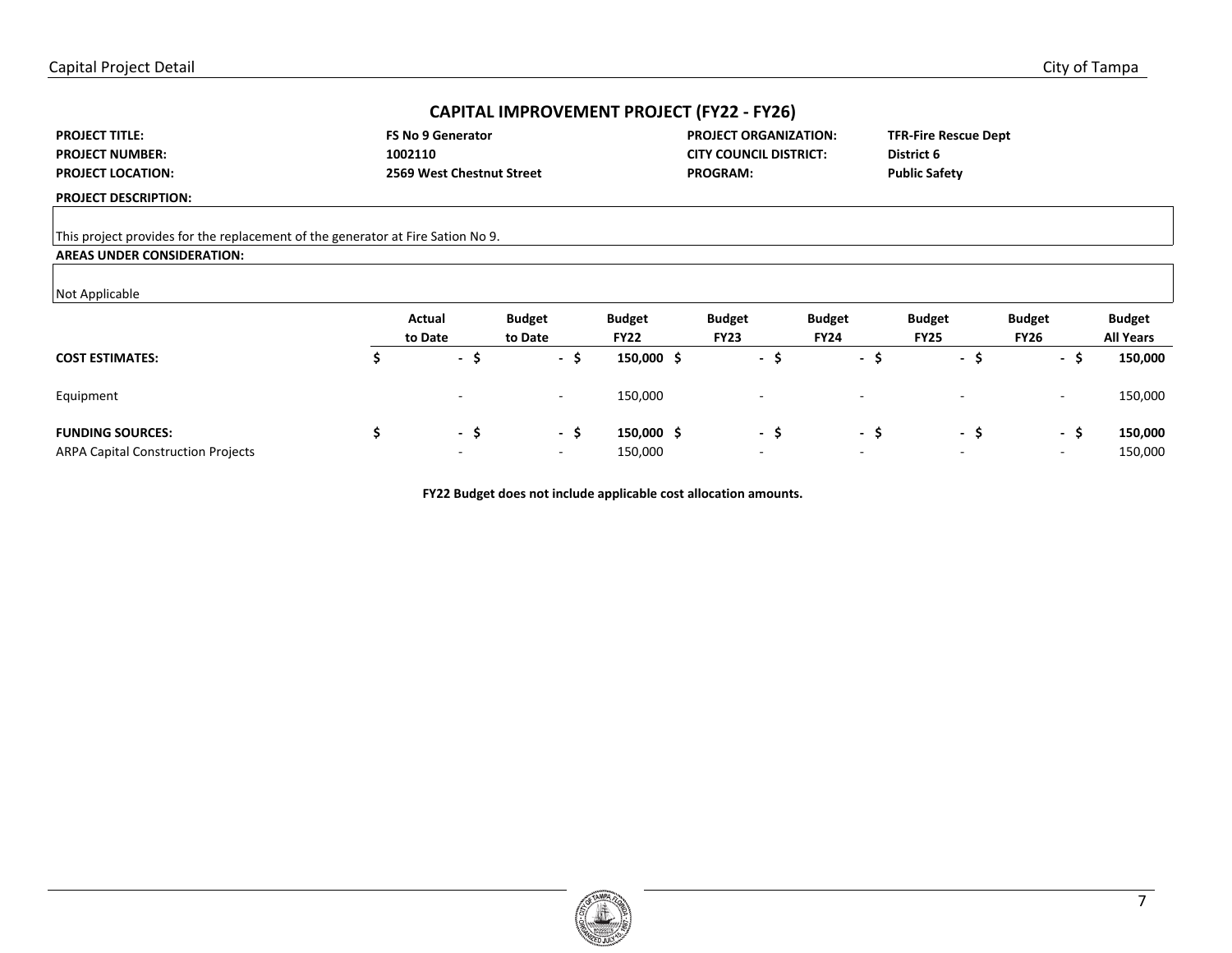| <b>PROJECT TITLE:</b>    |
|--------------------------|
| <b>PROJECT NUMBER:</b>   |
| <b>PROJECT LOCATION:</b> |

**311 South 22nd Street PROGRAM:** 

FS No 6 Generator **PROJECT ORGANIZATION: 1002111 CITY COUNCIL DISTRICT:** 

**TFR-Fire Rescue Dept District 5 Public Safety** 

**PROJECT DESCRIPTION:** 

This project provides for the replacement of the generator at Fire Sation No 6.

## **AREAS UNDER CONSIDERATION:**

#### Not Applicable

|                                           | Actual<br>to Date        | <b>Budget</b><br>to Date | <b>Budget</b><br><b>FY22</b> | <b>Budget</b><br><b>FY23</b> | <b>Budget</b><br><b>FY24</b> | <b>Budget</b><br><b>FY25</b> | <b>Budget</b><br><b>FY26</b> | <b>Budget</b><br><b>All Years</b> |
|-------------------------------------------|--------------------------|--------------------------|------------------------------|------------------------------|------------------------------|------------------------------|------------------------------|-----------------------------------|
| <b>COST ESTIMATES:</b>                    | $\sim$                   | э<br>$\sim$              | $100,000 \;$ \$              | $\sim$<br>د                  | - >                          | - >                          | $\sim$<br>э                  | 100,000                           |
| Equipment                                 | $\overline{\phantom{a}}$ | $\overline{\phantom{0}}$ | 100,000                      | $\overline{\phantom{0}}$     | $\overline{\phantom{a}}$     | $\overline{\phantom{a}}$     | $\overline{\phantom{a}}$     | 100,000                           |
| <b>FUNDING SOURCES:</b>                   | $\sim$                   | - 5                      | $100,000 \;$ \$              | $\overline{\phantom{a}}$     | - 5                          | - 5                          | $\sim$<br>э                  | 100,000                           |
| <b>ARPA Capital Construction Projects</b> | $\overline{\phantom{a}}$ | $\overline{\phantom{0}}$ | 100,000                      | $\overline{\phantom{0}}$     | $\overline{\phantom{a}}$     | $\overline{\phantom{a}}$     | $\overline{\phantom{a}}$     | 100,000                           |

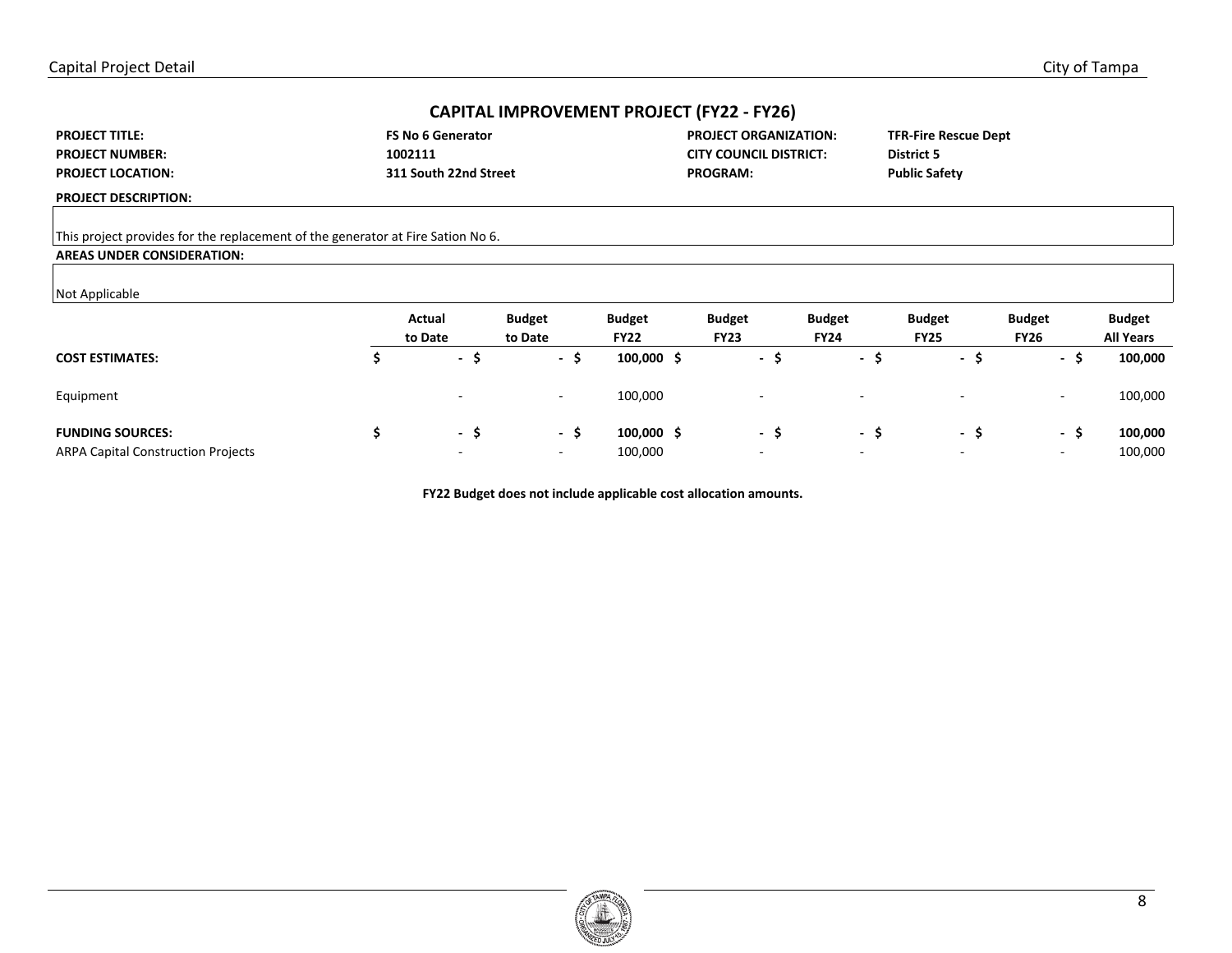| <b>PROJECT TITLE:</b>    |
|--------------------------|
| <b>PROJECT NUMBER:</b>   |
| <b>PROJECT LOCATION:</b> |

| <b>FS 25 Renovation</b> |
|-------------------------|
| 1002138                 |
| 710 East Fairbanl       |

**FROJECT ORGANIZATION: CITY COUNCIL DISTRICT:** *R***<sub>2</sub>** External East Fairbanks PROGRAM:

**LAM-Logistics and Asset Management Dept District 6 Public Safety** 

**PROJECT DESCRIPTION:** 

## This project provides for the renovations of old Fire Station No 11 that Tampa Fire Rescue desires to place into service as Fire Station No 25.

## **AREAS UNDER CONSIDERATION:**

#### Not Applicable

| .                                         | Actual<br>to Date        | <b>Budget</b><br>to Date | <b>Budget</b><br><b>FY22</b> | <b>Budget</b><br><b>FY23</b> | <b>Budget</b><br><b>FY24</b> |     | <b>Budget</b><br><b>FY25</b> | <b>Budget</b><br><b>FY26</b> | <b>Budget</b><br><b>All Years</b> |
|-------------------------------------------|--------------------------|--------------------------|------------------------------|------------------------------|------------------------------|-----|------------------------------|------------------------------|-----------------------------------|
| <b>COST ESTIMATES:</b>                    | $\overline{\phantom{a}}$ | - >                      | 500,000 \$                   | $\sim$                       |                              | - 5 | - S                          | $\sim$                       | 500,000<br>2                      |
| Construction/Improvements                 |                          | $\overline{\phantom{a}}$ | 500,000                      | $\overline{\phantom{a}}$     |                              | . . |                              | $\overline{\phantom{0}}$     | 500,000                           |
| <b>FUNDING SOURCES:</b>                   | $\sim$                   | - 5                      | 500,000 \$                   | $\sim$                       |                              | - 5 | - S                          | - \$                         | 500,000                           |
| <b>ARPA Capital Construction Projects</b> | $\overline{\phantom{a}}$ | $\overline{\phantom{a}}$ | 500,000                      | $\overline{\phantom{a}}$     |                              | . . | $\overline{\phantom{a}}$     | $\overline{\phantom{a}}$     | 500,000                           |